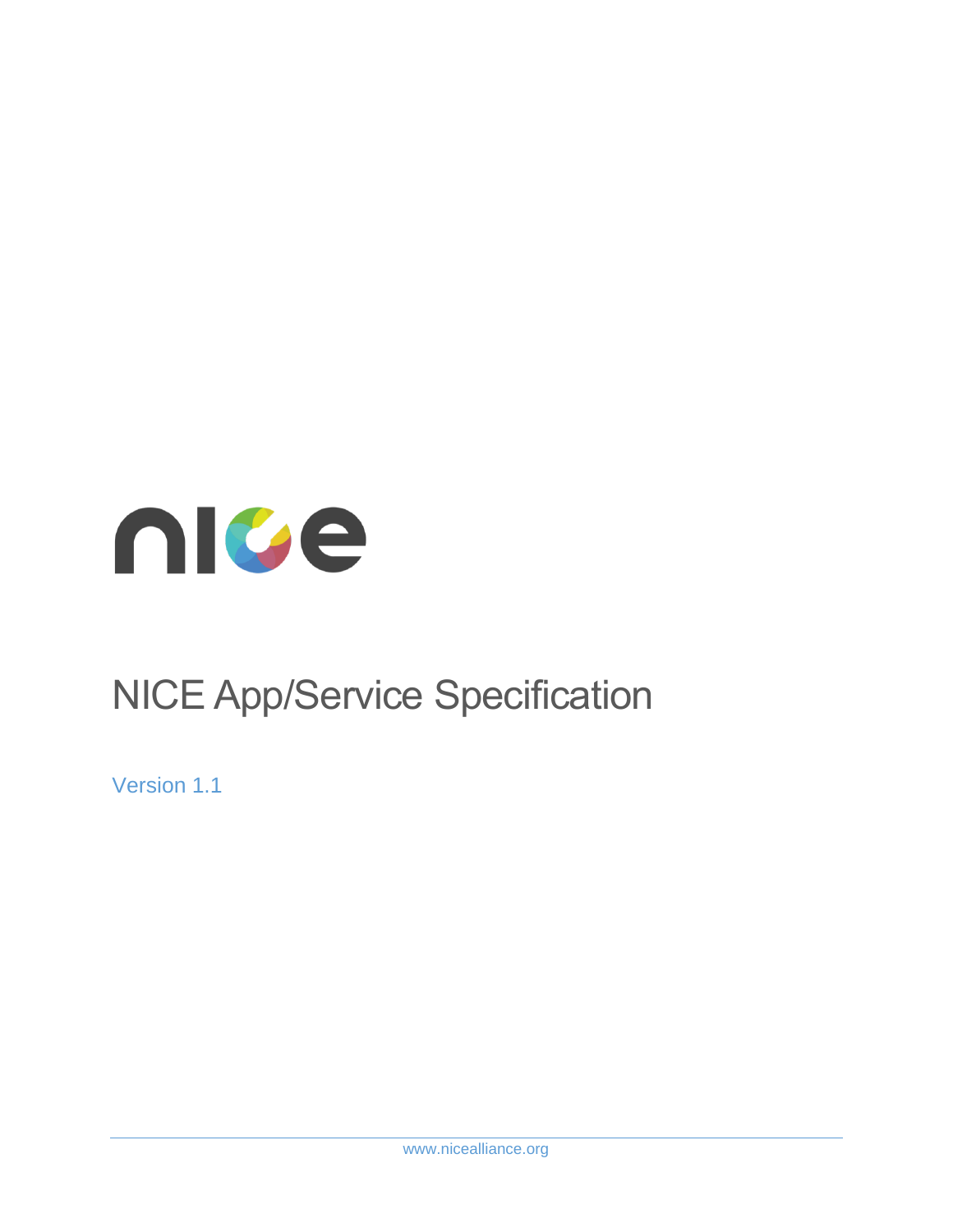Copyright 2019, 2020, 2022 NICE Alliance Promoters and other contributors to this document. All rights reserved. Third-party trademarks and names are the property of their respective owners.

Recipients of this document may copy, distribute, publish, or display this document so long as this copyright notice, license and disclaimer are retained with all copies of the document. No license is granted to modify this document.

THIS DOCUMENT IS PROVIDED "AS IS" AND WITHOUT WARRANTY OF ANY KIND. THE NICE ALLIANCE PROMOTERS AND ANY CONTRIBUTORS MAKEOR HAVE MADE NO REPRESENTATIONS OR WARRANTIES WHATSOEVEREXPRESS OR IMPLIED, STATUTORY OR OTHERWISE, REGARDING THE CONTENTS OF THIS DOCUMENTS AND/OR USE THEREOF, INCLUDING WITHOUT LIMITATION, ANY REPRESENTATION OR WARRANTY OF ACCURACY, RELIABILITY, MERCHANTABILITY, GOOD TITLE, NON-INFRINGEMENT, OR FITNESS FOR ANY PARTICULAR PURPOSE.

IN NO EVENT SHALL THE NICE ALLIANCE PROMOTERS, ANY CONTRIBUTORS OR THEIR AFFILIATES,INCLUDING THEIR RESPECTIVE EMPLOYEES, DIRECTORS, OFFICERS OR AGENTS, BE LIABLE FOR ANY DIRECT, INDIRECT, SPECIAL, INCIDENTAL, PUNITIVE OR CONSEQUENTIAL DAMAGES, ARISING OUT OF OR RELATING TO ANY USE OR DISTRIBUTION OF OR INABILITY TO USE THIS DOCUMENT(INCLUDING FUTURE UPDATES TO THIS DOCUMENTS), WHETHER OR NOT (1)SUCH DAMAGES ARE BASED UPON TORT, NEGLIGENCE, FRAUD, WARRANTY, CONTRACT OR ANY OTHR LEGAL THEORY, (2) THE NICE ALLIANCE PROMOTERS, CONTRIBUTORS OR THEIR AFFILIATES HAVE BEEN ADVISED OF THE POSSIBILITY OF SUCH DAMAGES;OR (3) SUCH DAMAGES WERE REASONABLY FORESEEABLE.

THIS DOCUMENT IS SUBJECT TO CHANGE AND UPDATED VERSIONS MAY BE DEVELOPED BY THE NICE ALLIANCE PROMOTERS.

Scenera, Inc., Nikon Corporation, Sony Semiconductor Solutions Corporation, Wistron Corporation and Hon Hai Precision Industry Co., Ltd.(NICE Alliance Promoters) contributed to this document.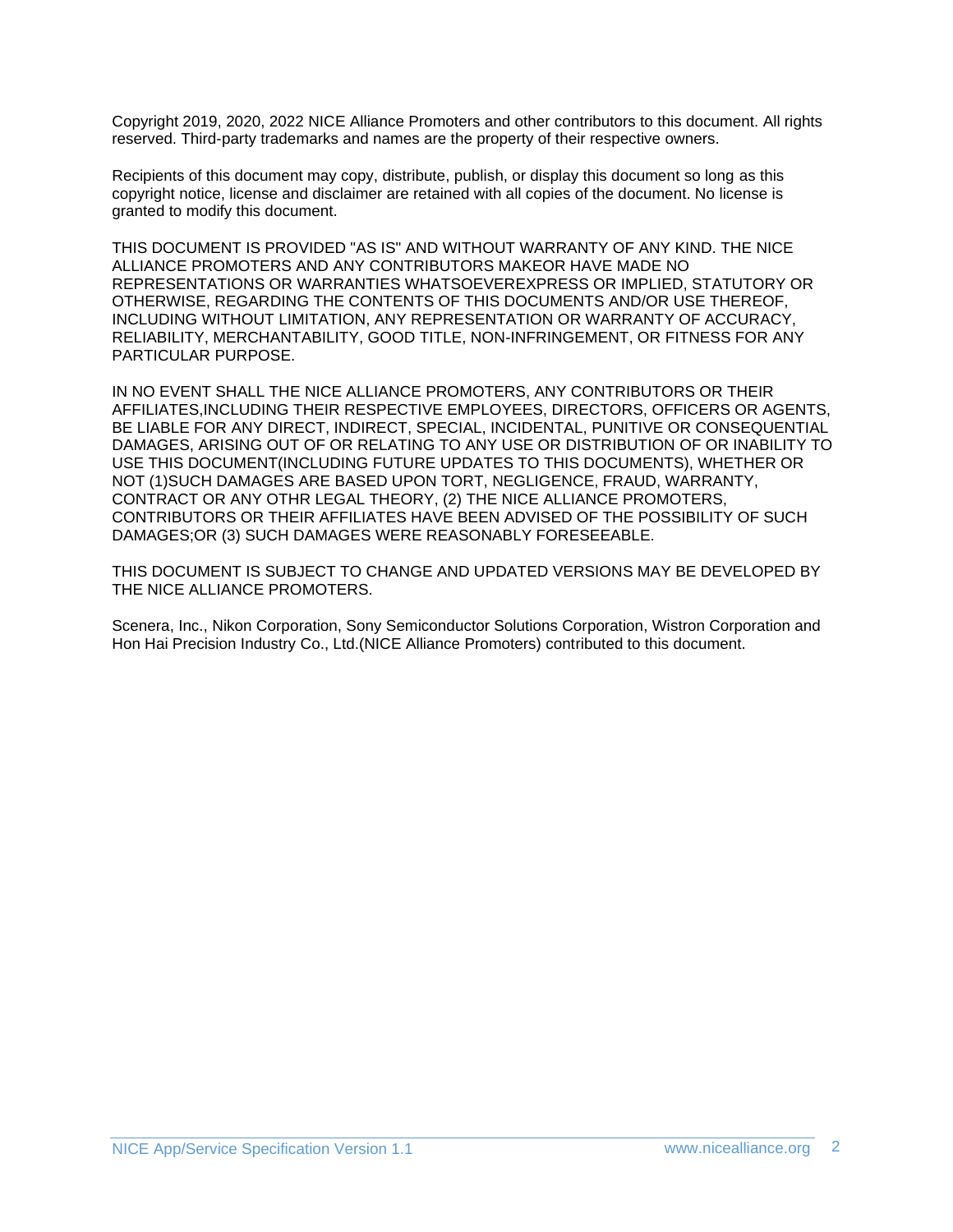# Edit History

| Version | Date        | Comments                    |
|---------|-------------|-----------------------------|
| 11      | 26 Jan 2022 | Initial Version 1.1 release |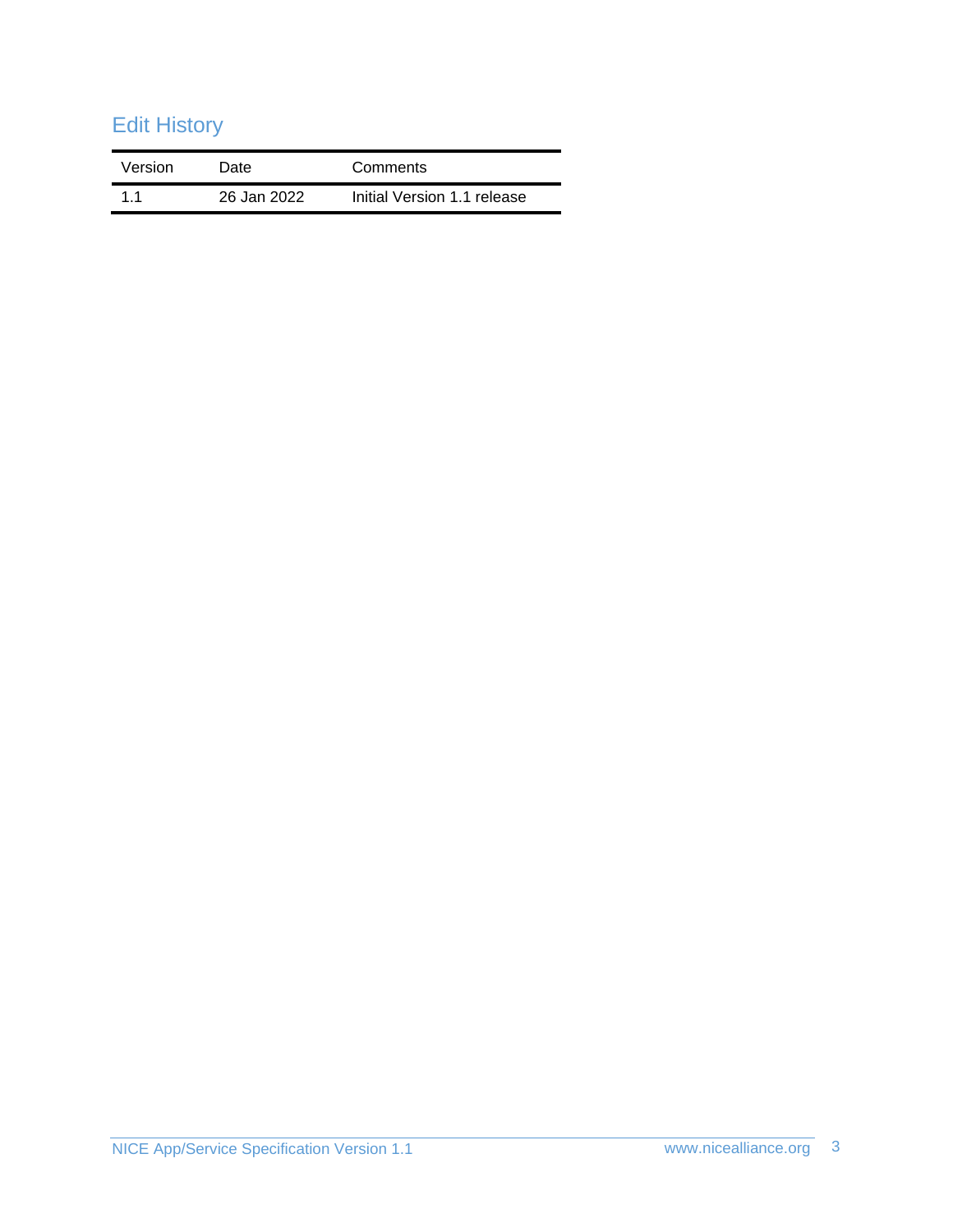# **Table of Contents**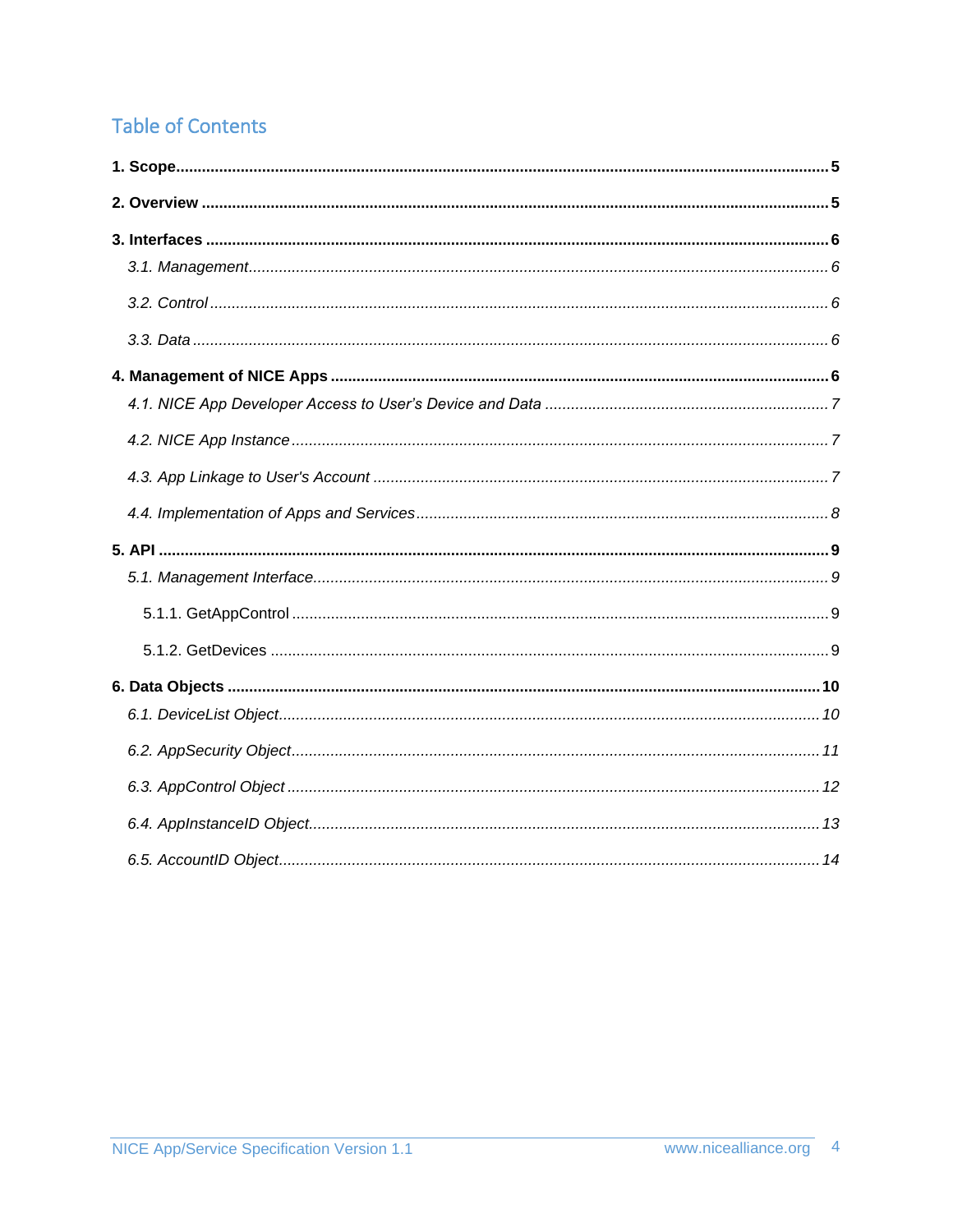### <span id="page-4-0"></span>**1. Scope**

This document describes the implementation a NICE compliant App or Service. It describes how an App or Service can create and manage a connection with either a NICE compliant Device or NICE compliant Data Service. Once this connection has been established, the operation of the Service or App is described in the DataPipeline Specification.

### <span id="page-4-1"></span>**2. Overview**

The NICE App is a software application that may execute as a web application, a cloud application or an application on a mobile, tv or pc platform. The App is selected by the User. The User associates the App with their account and may select which devices the App may access. Once the App has been granted permission to access the account, the App may request a Control Session with one or more NICE devices. These Control Sessions enable the DataPipelineController to set SceneModes. The SceneMode triggers the generation of SceneData and SceneMarks. This API is described in the DataPipeline Specification. The App may have a direct interaction with an end user or may execute in the background. In this version of the spec a single DataPipelineController can manage a single Device at any time. The DataPipelineController may configure the Device to send SceneMarks and SceneData to multiple end points or the Service may process and distribute SceneMarks and SceneData to multiple Applications. An App shall have:

- One or more Nodes implemented.
- A Single management Interface.
- At least one IP based connection to another Cloud Server or Device.
- Unique AppID, AppInstanceID, Private Signing Key and Private Encryption Key with an accompanying X.509 certificates available on the NICE Licensing Authority.

The Example below represent a basic App implementation with a Management Interface.



Figure 1. Basic App Implementation with a Single Node and a Management Interface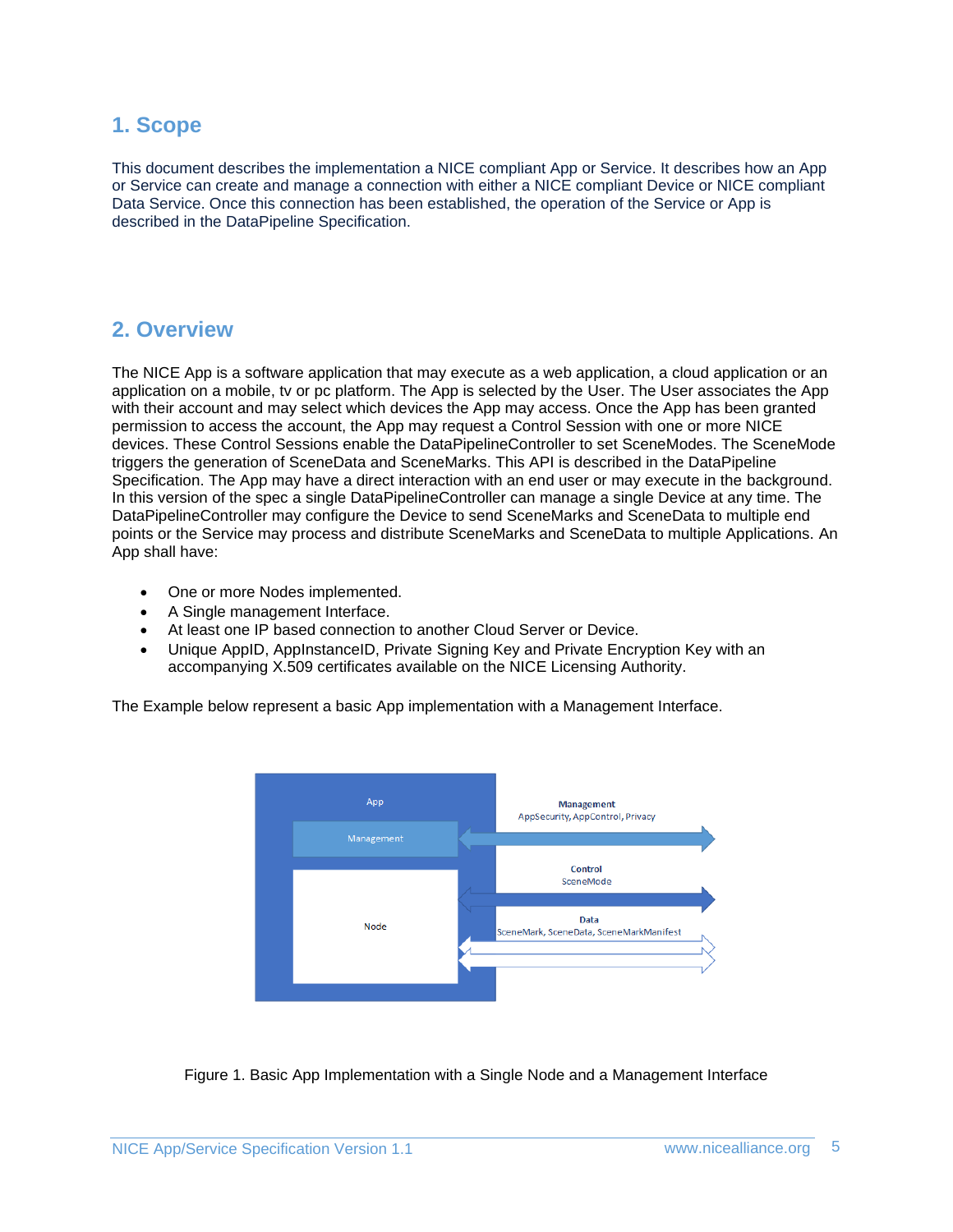# <span id="page-5-1"></span><span id="page-5-0"></span>**3. Interfaces**

### 3.1. Management

A **Management Interface** of an App is responsible for configuring the interconnections between Apps to Devices and Cloud Service and setup the security and privacy objects. The interface is mainly used for:

- Setting the Control and Data Protocols to be used for each connection.
- Setting the security credentials to enable secure communication between Devices, Cloud and App.
- Getting the Device list linked to the App.

The Management session uses the HTTPS protocol.

# <span id="page-5-2"></span>3.2. Control

The **Control Interface** is used by the DataPipelineController to configure Nodes within the Cloud to perform specific functions and to interact with other Nodes.

The usage of these protocols is described by the Network Protocol specification. Once a Control connection has been established, the App or Service may utilize the API calls defined in DataPipeline specification. These APIs are used to query the capabilities of Nodes, to configure these Nodes and the flow of data between Nodes.

### <span id="page-5-3"></span>3.3. Data

The **Data Interface** of a Service or App enables it to exchange data with a Cloud Service or a Device.

The establishment of the Data Session is set by the SceneMode as part of the Control API.

The Data session shall use the HTTPS protocol.

The usage of these protocols is described by the Network Protocol specification. The transfer of data over the Data Interface is described in the Data Pipeline specification.

# <span id="page-5-4"></span>**4. Management of NICE Apps**

The App life cycle has the following steps:

- 1. The App Developer registers as an App Developer with NICE. This process is performed through the NICE App Developer portal.
- 2. The App Developer develops the App and makes the App available to Users. This process is performed through the NICE App Developer portal. The App may be implemented as a Web App, an Android App, an iOS App or as a combination of these or other technologies. The App makes use of the NICE APIs to access a User's Devices and Data. The further processing of this data and the presentation to the User is beyond the scope of the NICE specifications.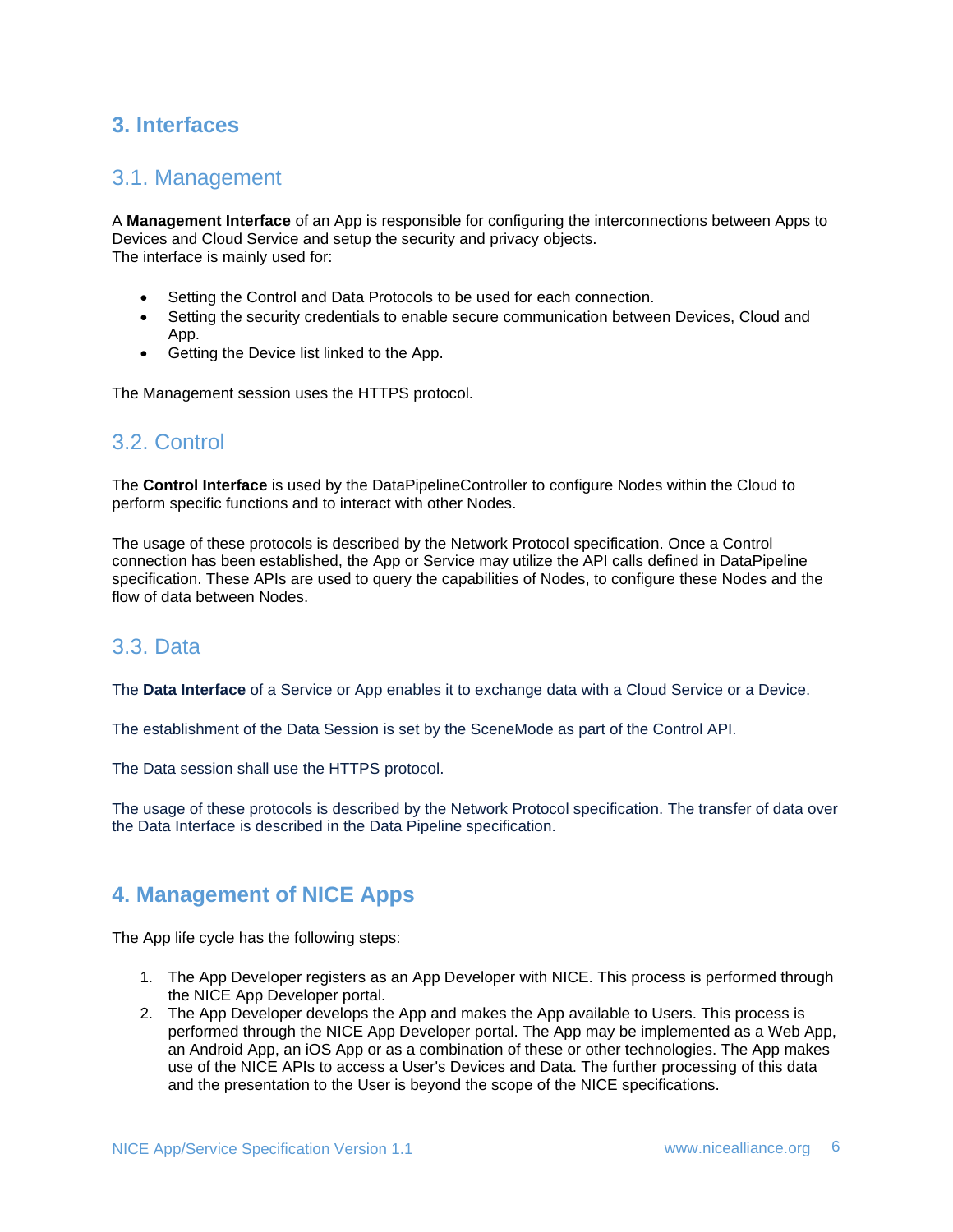- 3. The User selects the App and provides it with access to their Devices and their data. The App utilizes the Management interface to download the AppSecurity Object that enables it to interact with the user's account.
- 4. The App extracts the Control end points from the AppSecurity Object and is now able to request the AppControl Object which provides it with credentials to access DataServices.
- 5. The App establishes a Control Session or Sessions with either Devices or Data Services. These Control Sessions are used to define a DataPipeline which comprises one or more Nodes distributed across Devices and Cloud Services. The Nodes in the cloud are configured by the Data Pipeline Controller.
- 6. The App consumes the SceneMarks and SceneData that are generated by the DataPipeline that it has created.
- 7. The App stops the DataPipeline and becomes inactive.
- 8. Steps 4 through 6 are repeated.

# <span id="page-6-0"></span>4.1. NICE App Developer Access to User's Device and Data

The architecture for a NICE App or Service may have a cloud application which interacts with the User's Devices and Data, a mobile/PC application that interacts with the user or a combination of cloud, mobile and PC applications. In the case that the App Developer has a cloud application that interacts with the User's Devices and Data, the App Developer shall be provided with credentials to enable the interaction with the NICE system.

# <span id="page-6-1"></span>4.2. NICE App Instance

In the case that the App Developer has a mobile or PC based App which interacts directly with the User's Devices and Data, each instance of the App shall be provided with credentials to enable the interaction with the User's Devices and Data.

An instance of a NICE App is issued an X.509 certificates corresponding with the App instance Public Key by the NICE Account Service. The Privacy Management Service utilizes this public key to encrypt Rights Objects to enable the NICE Service Provider to access SceneData. Each instance of application may have its own public private key pairs.

# <span id="page-6-2"></span>4.3. App Linkage to User's Account

Apps may be implemented as a mobile or as a cloud application. The following sequence diagram shows how an App is linked to an account.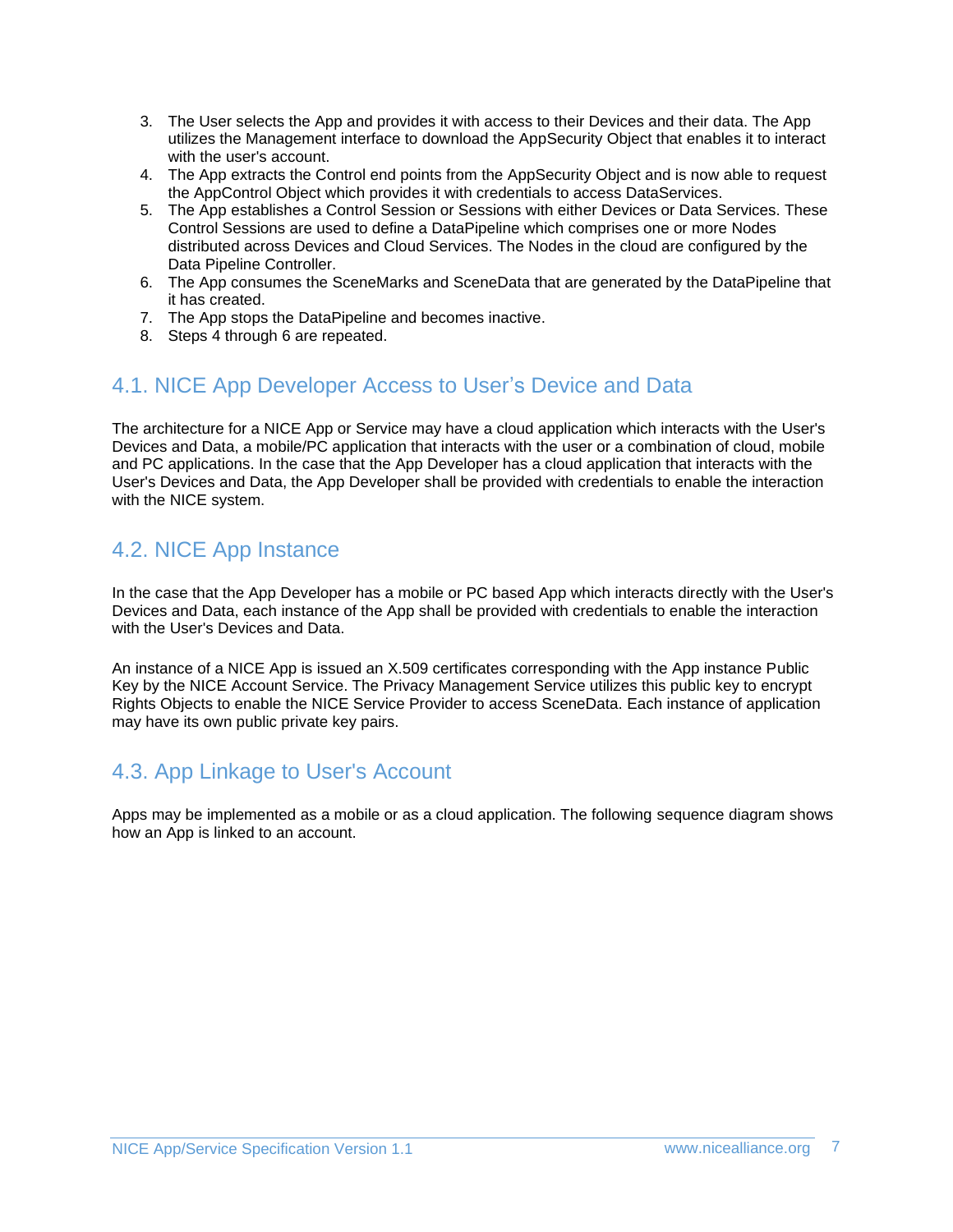

When the App redirects the User to the BSS to authorize the linkage of the App to their account, the App passes a public key that corresponds to a private key generated in the App.

In case of a cloud application the interaction between the BSS and the cloud application may be simplified. The following sequence diagram shows how this interaction may occur. This interaction avoids the requirement for a user to enter their password and id to link the app to their account. The Cloud Application is provided with an Account ID and Access Token which it uses to link itself to an account.



# <span id="page-7-0"></span>4.4. Implementation of Apps and Services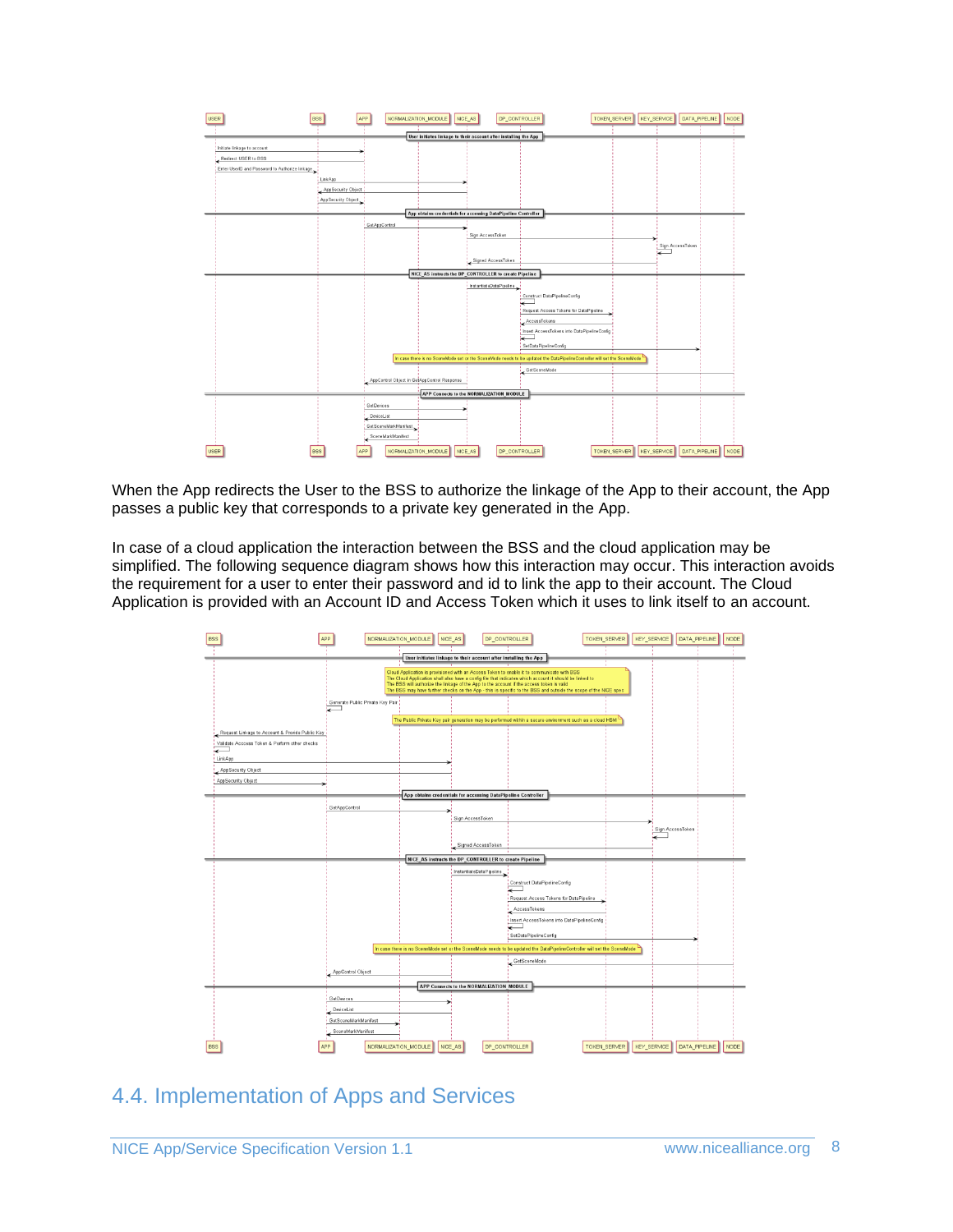Apps may be implemented as a mobile App running on Android or IoS or as a Cloud Application.

A public private key pair is generated for the application.

This may be generated automatically using a secure processing unit in the device in the case of an Android and IoS device, or it may be generated in a Hardware Security Module in the case of a cloud service or application.

### <span id="page-8-0"></span>**5. API**

NICE Application APIs are for third-party apps and app server. Service developers will have access to the NICE Account Services , Data Services, Media Services and Direct access to NICE Devices.

### <span id="page-8-2"></span><span id="page-8-1"></span>5.1. Management Interface

# 5.1.1. GetAppControl

#### **Function**

The "GetAppControl" API fetches the AppControl Object from the NICE Account Service. This object includes the URI and credentials for the NICE Device that the App will interact with. There are two types of connection that the object provides to the App. The first is the Control Interface over which the App can configure the Nodes within the Device. The second is the Data interface over which the App can obtain data.

#### **Protocol(s) Used to Make Calls**

WebAPI

#### **Direction**

| Caller | APP    |
|--------|--------|
| Callee | NICEAS |

#### **Request Parameters**

AppInstanceID Object

#### **Response Parameters**

AppControl Object

### <span id="page-8-3"></span>5.1.2. GetDevices

#### **Function**

This command is used to get a list of all devices registered under the relevant user account.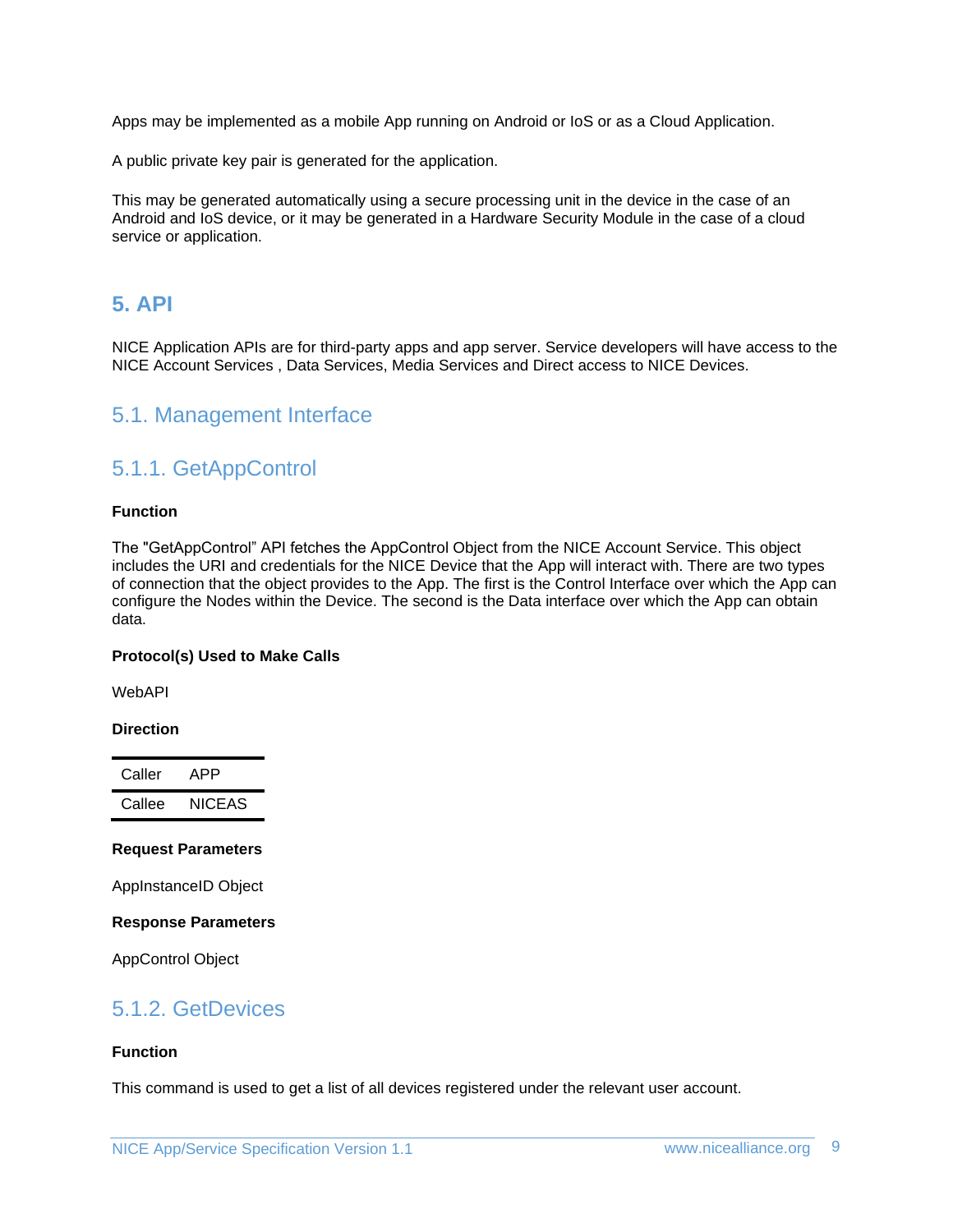#### **Protocol(s) Used to Make Calls**

WebAPI

#### **Direction**

| Caller | APP           |
|--------|---------------|
| Callee | <b>NICEAS</b> |

#### **Request Parameters**

AccountID Object

**Response Parameters**

DeviceList Object

# <span id="page-9-1"></span><span id="page-9-0"></span>**6. Data Objects**

# 6.1. DeviceList Object

This object contains the list of DeviceIDs associated with a User's account.

#### **DeviceList**

{

```
 "$schema": "http://json-schema.org/draft-06/schema#",
 "type": "object",
 "title": "DeviceList",
     "description": "List of Devices Associated with an Account",
     "properties": {
         "Version": {
            "type": "string",
             "enum": [
                 "1.0"
             ]
         },
         "AccountID": {
             "type": "string"
         },
         "DeviceList": {
             "type": "array",
             "uniqueItems": true,
             "items": {
                 "type": "object",
                 "properties": {
                      "DeviceID": {
                          "type": "string"
                      },
                     "Status": {
                          "type": "string",
```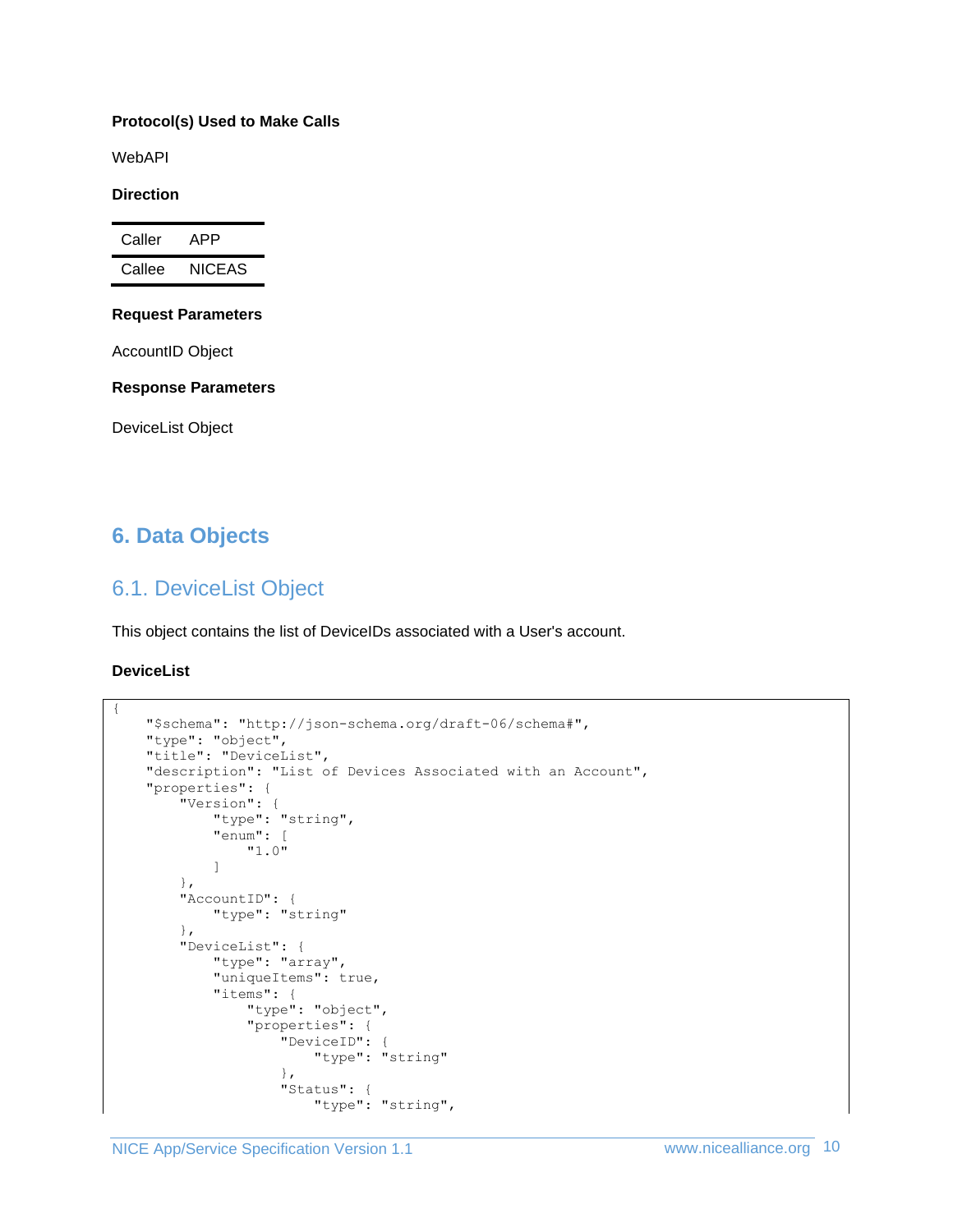```
 "description": "Indicates whether the device is active and 
connected to the network. ",
                                   "enum": [
                                        "Connected",
                                       "Unconnected"
\sim 100 \sim 100 \sim 100 \sim 100 \sim 100 \sim 100 \sim 100 \sim 100 \sim 100 \sim 100 \sim 100 \sim 100 \sim 100 \sim 100 \sim 100 \sim 100 \sim 100 \sim 100 \sim 100 \sim 100 \sim 100 \sim 100 \sim 100 \sim 100 \sim 
 },
                             "Description": {
                                  "type": "string",
                                 "description": "Information provided by user during 
configuration describing the device."
 }
                       },
                       "required": [
                             "Status",
                            "DeviceID"
 ]
 }
            }
      },
      "required": [
            "DeviceList",
            "AccountID",
            "Version"
      ]
}
```
# <span id="page-10-0"></span>6.2. AppSecurity Object

The AppSecurity Object provides key and credential material that enables the NICE App Developer to process a Privacy Object sent to the App Developer to enable the developer the access specific SceneData or SceneMarks.

Where the App Developer wishes for a downloaded App to access either the Users Account, devices, or SceneData, the AppSecurity Object shall be provided to the App developer per instance of App. The App developer shall ensure that the security assets are protected when downloaded into a consumer device.

Where it is necessary to manage to the security of data to a specific instance of App, the key material should be embedded in the App in a secure manner to enable the App to process the Privacy Objects sent to the App instance.

#### **AppSecurity**

```
{
     "$schema": "http://json-schema.org/draft-06/schema#",
     "type": "object",
     "title": "AppSecurity",
     "description": "Application ID for the App developer",
     "properties": {
         "Version": {
             "type": "string",
             "enum": [
                 "1.0"
 ]
         },
         "AccountID": {
             "type": "string"
         },
```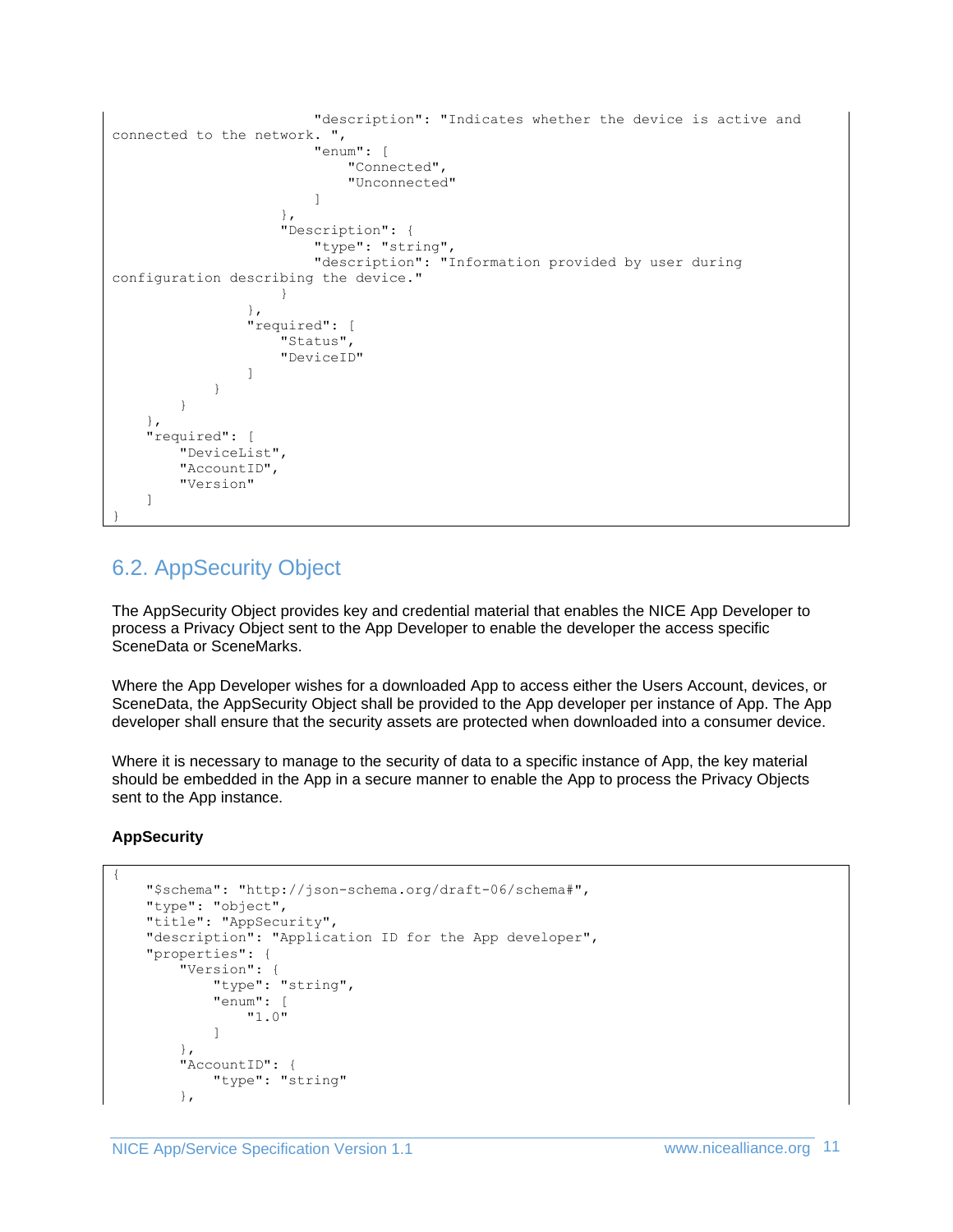```
 "AppDeveloperID": {
             "type": "string",
             "description": "UserID for the Developer who develops the App."
         },
         "AppID": {
             "type": "string",
             "description": "Global Identifier for an App"
         },
         "AppInstanceID": {
              "type": "string",
             "description": "Identifier for the specific instance of the App"
         },
         "AppInstanceCertificate": {
             "type": "string",
             "description": "Certificate for this App. "
         },
         "NICELARootCertificate": {
             "type": "string"
         },
         "NICEASEndPoint": {
             "$ref": "Definitions.json#/definitions/EndPoint"
         }
     },
     "required": [
         "Version",
         "NICELARootCertificate",
         "AppID",
         "AppInstanceCertificate",
         "AppInstanceID",
         "NICEASEndPoint",
         "AccountID"
     ]
}
```
# <span id="page-11-0"></span>6.3. AppControl Object

This Object is used to manage which Devices and Data Services an instance of an App has access to. The tokens contained within this object are already encrypted objects that conform to the Access Token format. The object may be encrypted under the Public for the App and signed using the Private Key for the NICE AS.

### **AppControl**

```
{
     "$schema": "http://json-schema.org/draft-06/schema#",
     "type": "object",
     "title": "AppControl",
     "description": "This object sets up the permissions and end points for the Control 
and Data Layers.",
     "properties": {
         "Version": {
              "type": "string",
              "enum": [
                  "1.0"
              ]
         },
         "AppID": {
              "type": "string"
         },
         "AppInstanceID": {
```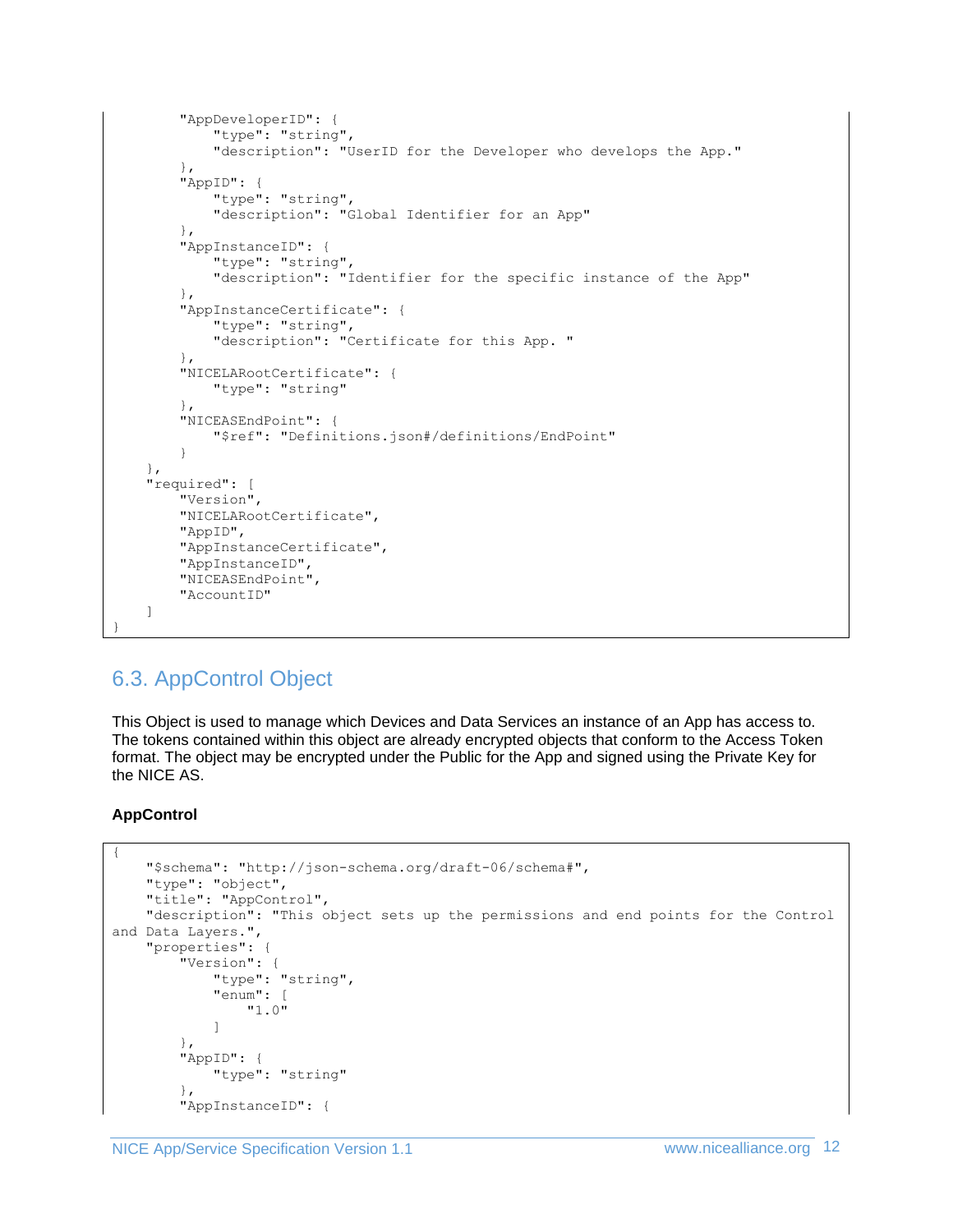```
 "type": "string"
 },
 "ControlEndPoints": {
 "type": "array",
               "description": "Control End Points are where the App can send control 
commands to Devices. Each Control End Point Object contains the parameters for the end 
points and an indication of which Device IDs are behind the End Point. ",
               "uniqueItems": true,
               "items": {
                    "type": "object",
                    "properties": {
                        "EndPoint": {
                             "$ref": "Definitions.json#/definitions/EndPoint"
 },
                       "EndPointType": {
                            "type": "string",
                             "enum": [
                                  "SceneMode Source",
                                 "Account Service"
\sim 100 \sim 100 \sim 100 \sim 100 \sim 100 \sim 100 \sim 100 \sim 100 \sim 100 \sim 100 \sim 100 \sim 100 \sim 100 \sim 100 \sim 100 \sim 100 \sim 100 \sim 100 \sim 100 \sim 100 \sim 100 \sim 100 \sim 100 \sim 100 \sim 
 }
 }
 }
          },
          "DataEndPoints": {
               "type": "array",
               "uniqueItems": true,
               "items": {
                    "$ref": "Definitions.json#/definitions/EndPoint"
 }
          }
     },
     "required": [
          "Version",
          "AppInstanceID",
          "AppID",
          "ControlEndPoints"
     ]
}
```
# <span id="page-12-0"></span>6.4. AppInstanceID Object

### **AppInstanceID**

```
{
     "$schema": "http://json-schema.org/draft-06/schema#",
     "type": "object",
     "title": "AppInstanceID",
     "description": "AppInstanceID - unique ID that is associated with a specific 
App.",
     "properties": {
         "AppInstanceID": {
              "type": "string"
         }
     },
     "required": [
         "AppInstanceID"
     ]
}
```